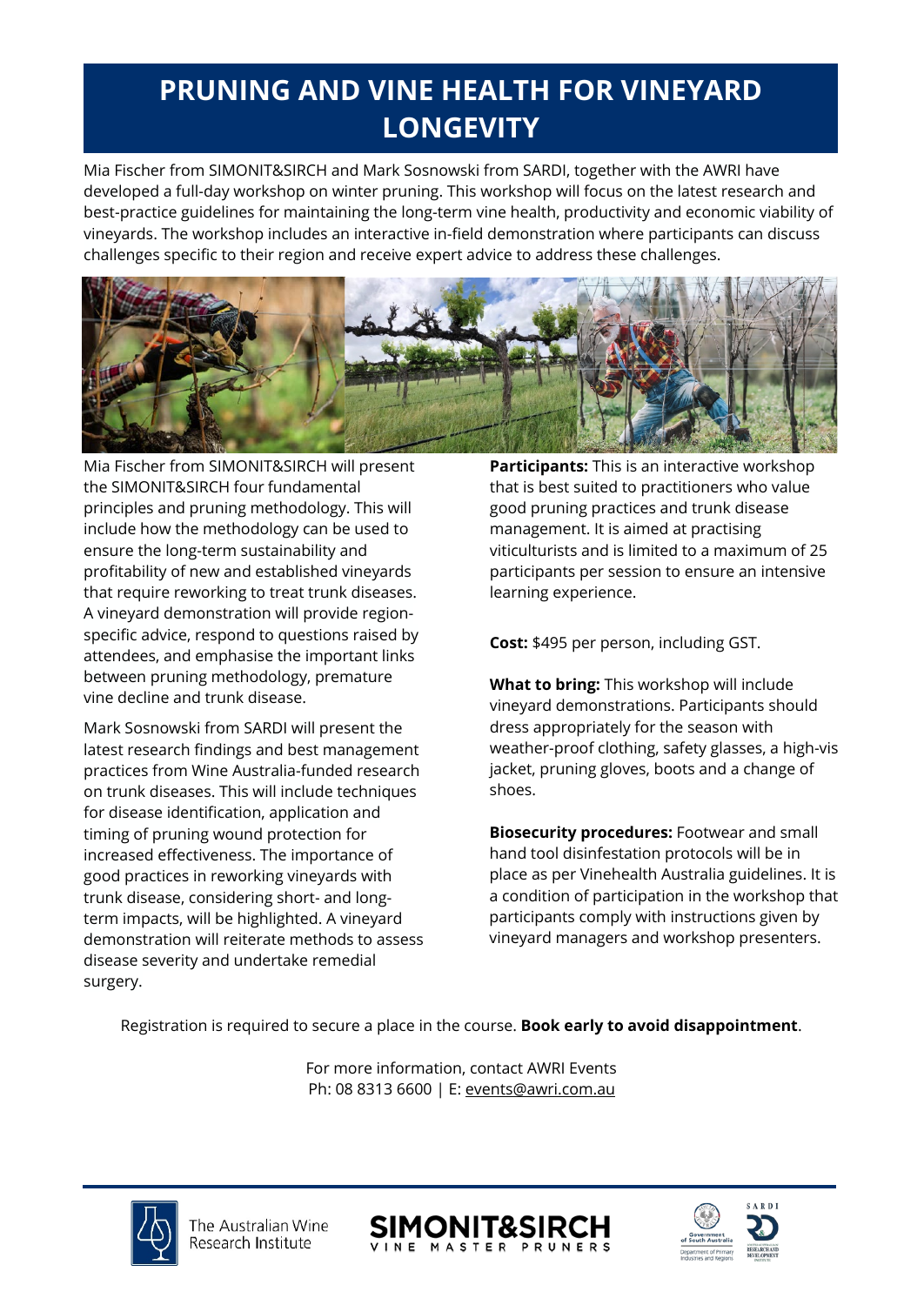# **EVENT PROGRAM**

| <b>Time</b>                       | <b>Agenda</b>                                       | <b>Presenter</b>               |
|-----------------------------------|-----------------------------------------------------|--------------------------------|
| $8:15am - 8:45am$                 | Registration                                        |                                |
| $8:45am - 8:55am$                 | Introduction/logistics of the course                | AWRI                           |
| 8:55am - 10:35am                  | Theory: winter pruning                              | Mia Fischer                    |
| $10:35am - 11:05am$               | <b>Coffee break</b>                                 |                                |
| $11:05am - 12:05pm$               | Theory: trunk diseases                              | Mark Sosnowski                 |
| $12:05$ pm – 12:50pm              | Vineyard demonstration: trunk diseases              | Mark Sosnowski                 |
| $12:50$ pm – 1:20pm               | Lunch                                               |                                |
| $1:20 \text{pm} - 3:20 \text{pm}$ | Vineyard demonstration: S&S spur or cane<br>pruning | Mia Fischer                    |
| $3:20$ pm – 4:20pm                | Follow-up and question time                         | Mia Fischer and Mark Sosnowski |
| $4:20$ pm – $4:30$ pm             | Course feedback survey                              | AWRI                           |

### **Booking is essential. Please register via the link below to the session you wish to attend.**

# **MCLAREN VALE**

Tuesday, 19 July 8:15am – 4:30pm

To be confirmed

# **[Register](https://www.awri.com.au/events/pruning-and-vine-health-for-vineyard-longevity-mclaren-vale/) here**

#### **MORNINGTON PENINSULA**

Wednesday, 27 July 8:15am – 4:30pm

Morning Sun Vineyard - 337 Main Creek Rd, Main Ridge VIC 3928

# **[Register](https://www.awri.com.au/events/pruning-and-vine-health-for-vineyard-longevity-mornington-peninsula/) here**

# **ADELAIDE HILLS**

Wednesday, 20 July 8:15am – 4:30pm

Ashton Hills Vineyard - 126 Tregarthen Rd, Ashton SA 5137

**[Register](https://www.awri.com.au/events/pruning-and-vine-health-for-vineyard-longevity-adelaide-hills/) here**

**HOBART**

Friday, 29 July  $8:15$ am –  $4:30$ pm

Moorilla Winery - Cellar Door, 655 Main Rd, Berriedale TAS 7011

**[Register](https://www.awri.com.au/events/pruning-and-vine-health-for-vineyard-longevity-hobart/) here**

#### Centre - 579 Research Rd, Nuriootpa SA 5355

#### **[Register](https://www.awri.com.au/events/pruning-and-vine-health-for-vineyard-longevity-barossa-valley/) here**

**BAROSSA VALLEY**

Thursday, 21 July 8:15am – 4:30pm

Nuriootpa Research

#### **ORANGE**

Tuesday, 2 August 8:15am – 4:30pm

Swinging Bridge - 701 The Escort Way, Orange NSW 2800

#### **[Register](https://www.awri.com.au/events/pruning-and-vine-health-for-vineyard-longevity-orange/) here**



Tuesday, 9 August 8:15am – 4:30pm

Xanadu Wines - 316 Boodjidup Rd, Margaret River WA 6285

# **[Register](https://www.awri.com.au/events/pruning-and-vine-health-for-vineyard-longevity-margaret-river/) here**



The Australian Wine Research Institute







# Melba Hwy, Yering VIC 3770

# **[Register](https://www.awri.com.au/events/pruning-and-vine-health-for-vineyard-longevity-yarra-valley/) here**

**YARRA VALLEY**

Tuesday, 26 July 8:15am – 4:30pm

Yering Station - 38

# **MARGARET RIVER**